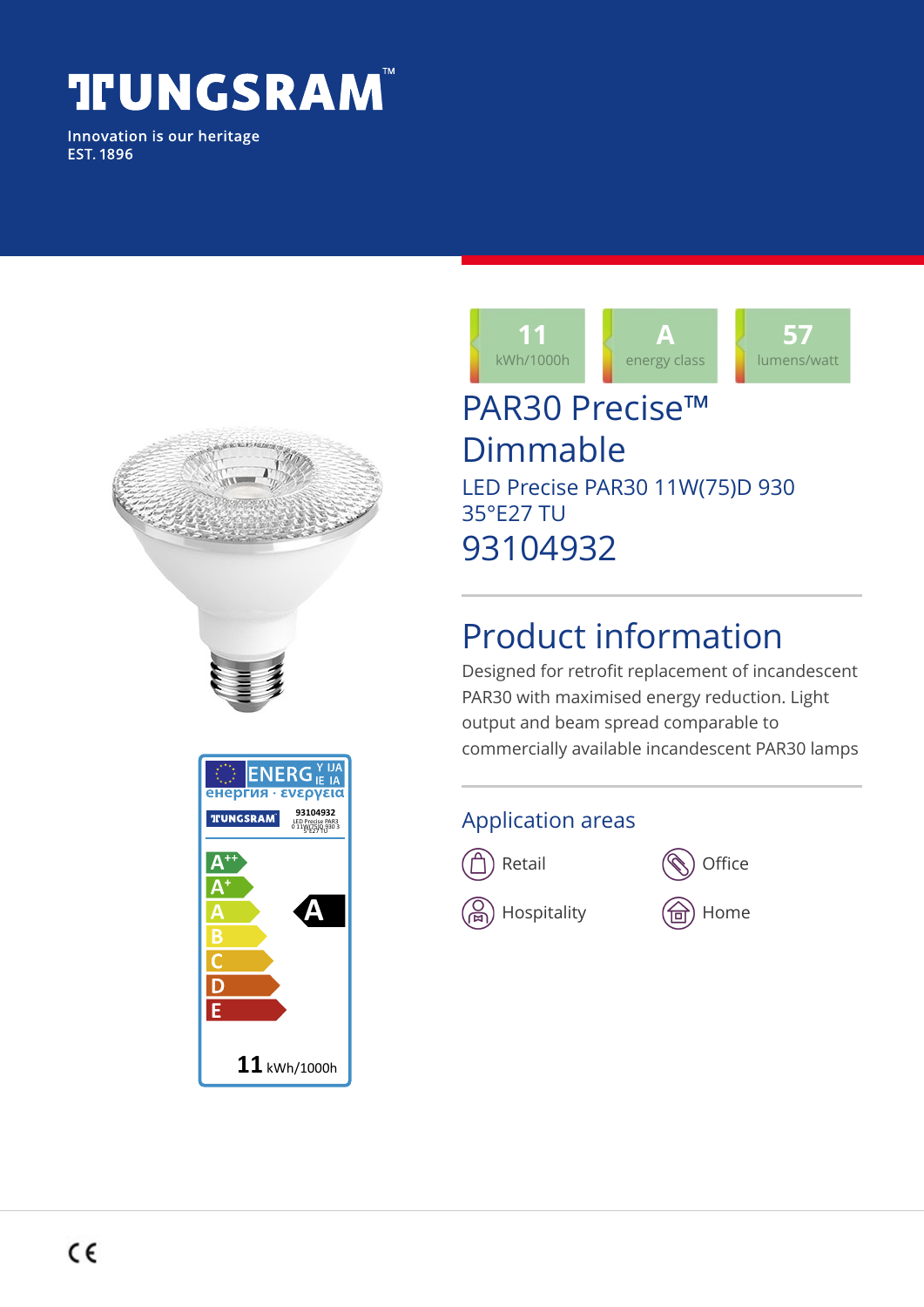#### Product data

| Product Code                | 93104932     |
|-----------------------------|--------------|
| <b>Bulb Shape</b>           | <b>PAR30</b> |
| <b>Bulb Finish</b>          | Glass        |
| Bulb Diameter [mm]          | 96           |
| Nominal Length [mm]         | 93           |
| Maximum Overall Length [mm] | 95           |
| Net weight per piece [g]    | 150          |
| Operating position          | Universal    |
| RoHS compliant              | Yes          |
| <b>Brand</b>                | Tungsram     |
| Cap/Base                    | E27          |

#### Performance data

| Nominal/ Rated Beam Angle [°]                         | 35         |
|-------------------------------------------------------|------------|
| Colour Code                                           | 930        |
| Colour consistency                                    | $<$ 4 SDCM |
| Nominal center beam candlepower (CBCP) [cd]           | 1500       |
| Weighted energy consumption [kWh/1000h]               | 11.0       |
| Rated useful lumens [lm]                              | 630        |
| Energy efficiency class (EEC)                         | A          |
| Rated life L70/B50 [h]                                | 25000      |
| Nominal correlated colour temperature (CCT) [K]] 3000 |            |
| Nominal lumens [lm]                                   | 630        |
| Colour Rendering Index (CRI) [Ra]                     | 90         |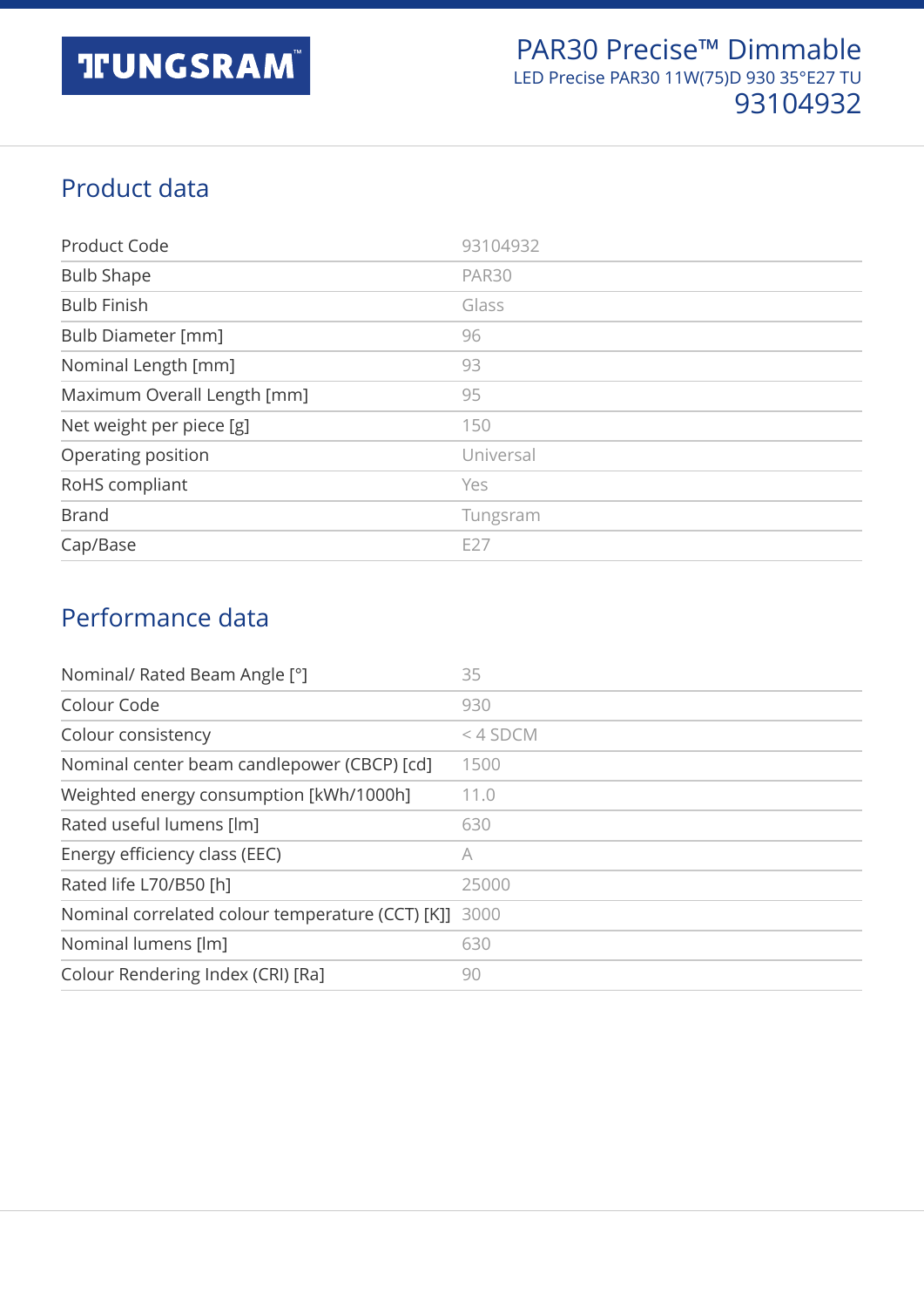#### Electrical data

| Nominal lamp power factor                   | $>=0.7$ |
|---------------------------------------------|---------|
| Rated power [W]                             | 11.0    |
| Operating Temperature (MIN) [°C]            | $-20C$  |
| Operating Temperature (MAX) [°C]            | 40C     |
| Starting time (sec)                         | < 0.5   |
| Warm up time up to 60% of full light output | $<$ 1   |
| Number of switching cycles                  | 13000   |
| Dimming Capability                          | Yes     |
| Nominal power [W]                           | 11      |

#### Logistic data

| Shipment        | Standard       |
|-----------------|----------------|
| <b>DUN Code</b> | 15994100014727 |
| <b>EAN Code</b> | 5994100014720  |
| Pack Quantity   | 6              |
| Inner pack type | Box            |
| Outer pack type | Outer Box      |
| Product status  | Available      |

### Light distribution